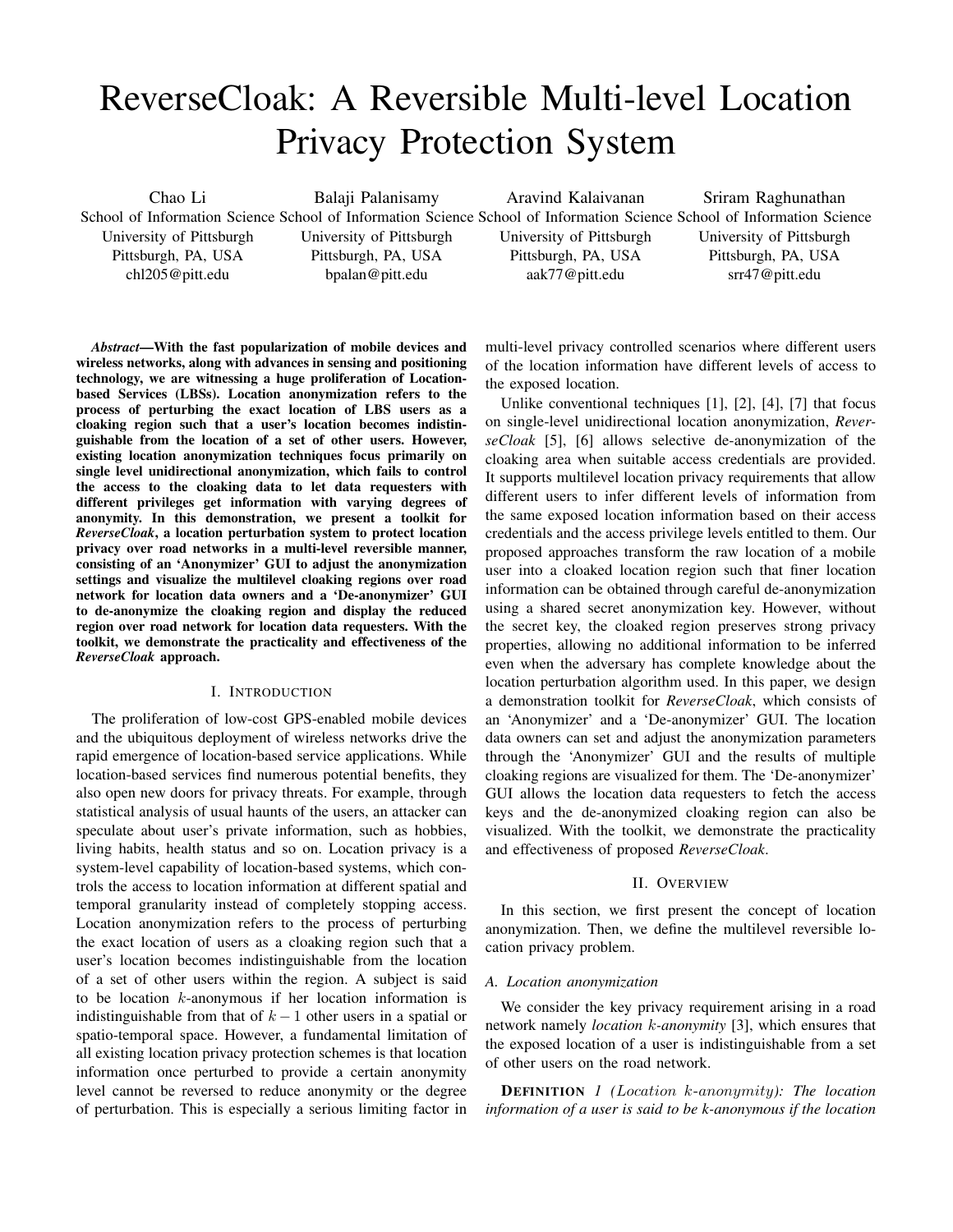

Fig. 1: Multilevel reversible location anonymization

*information is indistinguishable from the location information of at least k-1 other users.*

In a personalized location privacy model, for each location anonymization request, the level of  $k$ -anonymity is decided by the user in a customizable manner. Also, in order to bound the size of the cloaking region that has a direct influence on the performance of the anonymous query processing technique [7], [9], a customizable maximum spatial resolution level, denoted by  $\sigma_s$  is specified. These two parameters together define the user-defined privacy profile:  $(\delta_k, \sigma_s)$ .

### *B. Multilevel reversible location privacy*

The focus in *ReverseCloak* is developing a new class of reversible cloaking techniques, which can support multi-level location privacy in access controlled scenarios. In such cases, the location privacy of users is protected under multiple privacy levels, with higher anonymity levels for users with lower privileges and lower privacy levels for users with higher privileges.

In the multi-level reversible location privacy framework, a trusted anonymizer obtains the raw location information from the mobile clients with the user-defined profile. However, with the multi-level privacy model, the user-defined profile consists of the privacy requirements for each privacy level,  $L^i$ , except  $L^0$  referring to a cloaking region with only the segment of the actual user. Accordingly, the user-defined privacy profile is represented by  $(\delta_k^i, \sigma_s^i)$ , where  $1 \le i \le N - 1$  and N denotes the number of privacy levels. In addition, each privacy level,  $L^i$  is associated with a shared secret key,  $Key^i$ , which is used to drive anonymization process for that privacy level. Therefore, with access to the anonymization key of a particular privacy level, users of the cloaked location can selectively de-anonymize the cloaked region to reduce privacy levels to obtain finer location information. Figure 1 shows an example of a sub-graph bounded by spatial tolerance. It consists of a set of segments as the connections of adjacent junctions and a set of junctions as the intersections of segments. The segment  $s_{18}$  contains the actual user and belongs to level,  $L^0$ . Using the anonymization key  $Key^1$ ,  $\{s_{17}, s_{22}\}$  are added to reach the privacy level,  $\delta_k^1$  of  $L^1$ . Then,  $Key^2$  is used further to extend the cloaking region to meet  $\delta_k^2$  of level  $L^2$ by adding segments  $\{s_{14}, s_{15}, s_{19}\}$ . Finally,  $\{s_9, s_{21}, s_{24}\}$  are added using the anonymization key,  $Key^3$  to reach the highest privacy level,  $L^3$ .

Later, when the cloaked location information needs to be reduced in privacy levels, it can be done using the anonymization keys. For instance, for accessing the information at the lower privilege level,  $L^2$ ,  $Key^3$  can be used to exactly identify and remove the segments  $\{s_9, s_{21}, s_{24}\}$  from the cloaking region to reduce to the cloaked region corresponding to level,  $L^2$ . Similarly, using both  $Key^3$  and  $Key^2$ , the segments  ${s_9, s_{21}, s_{24}, s_{14}, s_{15}, s_{19}}$  can be identified and removed from the cloaking region to reduce to level,  $L^1$ . Therefore, by merely managing the shared anonymization keys among the location users at different privilege levels, the whole process protects location privacy under multiple discrete levels as customized in the user-defined privacy profile.

#### III. REVERSECLOAK APPROACHES

In this section, we briefly present the two *ReverseCloak* algorithms proposed in [6], namely Reversible Global Expansion (RGE) and Reversible Pre-assignment-based Local Expansion (RPLE). In *ReverseCloak*, the cloaking region is formed by a set of road segments over the road network, which guarantees not only the location  $k$ -anonymization [2], but also the segment *l*-diversity privacy protection [9]. The anonymization and de-anonymization process are considered as a continuous selection and removal of road segments on the geographic road map respectively. To ensure that the process is reversible, each road segment is selected in a pseudo-random manner with an access key. As the location perturbation process is designed to support multilevel privacy protection, the location perturbation process employs the use of multiple access keys and each of them manages the selection and removal of road segments for one privacy level respectively. Each road segment on the map is linked to several other segments, which are located close to it. Once a road segment  $S$  is selected during anonymization, the next selected road segment is from one of its linked segments. With a certain access key, a fixed segment  $S'$  among them is deterministically selected. However, without the access key, all its linked segments would have the same probability to be selected, thus making the selection process pseudo-random and making it impossible to reverse without possessing the access key. Then, during the de-anonymization process (when a higher privileged data requester possesses the required access key), the newly selected segment  $S'$  maps to the previous road segment  $S$  using the access key. The algorithms checks which road segment is linked with  $S'$  to narrow down the options and whether segment  $S'$  can be deterministically selected with the access key if we assume a segment is S. A key challenge in *ReverseCloak* is the 'collision' issue that could happen in the de-anonymization process. That is, we may find multiple road segments that meet the conditions to be the candidate of the previously chosen road segment. *ReverseCloak* addresses this issue through two approaches. In RGE, for each road segment selection during anonymization, the links of previously selected segments are rebuilt on the fly to avoid collisions and optimize the selection based on the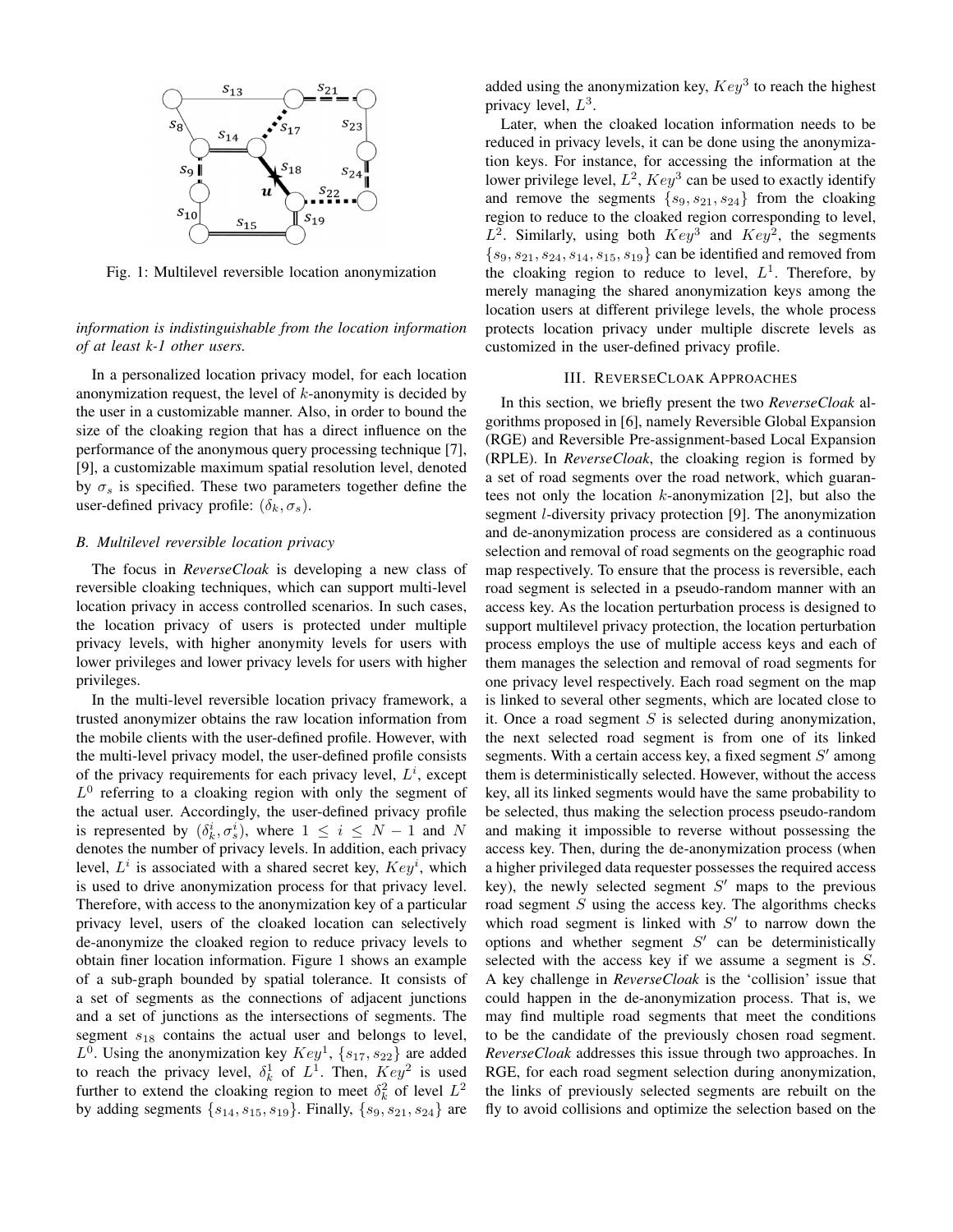

Fig. 2: Reversible global expansion

current state. In RPLE, prior to the anonymization process, all the road segments in the map are pre-assigned their links in a collision-free manner. RGE has larger anonymization runtime to build collision-free links on the fly but smaller memory requirement while RPLE has smaller anonymization runtime but requires larger memory space to store the collision-free links.

#### *A. Reversible global expansion*

We describe the process of RGE with an example presented in Figure 2. This example can be seen as either the  $i^{th}$  forward transition in the anonymization process or the  $\{n-i\}$ <sup>th</sup> backward transition in the de-anonymization process, where  $n$ is the length of the transition string. The solid segments within the solid ellipse form the current cloaking region, denoted by  $CloudA = \{s_8, s_9, s_{11}\}.$  The dotted segments within the dotted ellipse but outside the solid ellipse form the current cloaking region, denoted by  $CanA = \{s_6, s_{10}, s_{14}\}\$ . Let us assume that the last added segment for the anonymization process is  $s_8$ , denoted by a solid star and the last removed segment for the de-anonymization process is  $s_{14}$ , denoted by a dotted star. For each addition or removal step, we assign transition values as IDs to all the possible transitions. These transition values are organized in a transition table. The structure of the table and the assignment of transition values are only related with the two sets. Therefore, for each addition step in anonymization process and its corresponding removal step in de-anonymization process, the same table can be generated. The table should contains  $|CloakA|$  rows and |CanA| columns. In Figure 2,  $s_8$ ,  $s_9$ ,  $s_{11}$  within CloakA and  $s_6, s_{10}, s_{14}$  within  $CanA$  are mapped to the three rows and three columns respectively in the order of segment length so that the shortest segments are mapped to the  $1^{st}$  row and  $1^{st}$ column. In the table, each transition value is assigned to one forward transition and its corresponding backward transition simultaneously so that these two transitions have the same ID. The transition value in table cell  $(i, j)$  associated with  $i<sup>th</sup>$  row and  $j^{th}$  column is computed by  $((i-1)+(j-1)) \mod |CanA|$ 



Fig. 3: Reversible pre-assignment-based local expansion

so that there is no repeated transition value in each row and column if  $CloudA \leq CanA$ , thus no collisions [6].

Algorithm 1: RPLE(Pre-assignment) **Input** : Road network graph  $G$ , original segment  $s_u$ , temporal key  $K_t$ , spatial key  $K_s$ , transition list length  $\mathcal T$ , user defined  $\delta_k$ ,  $\delta_l$ ,  $\sigma_t$ Output: forward transition table  $\overline{FT}$ , backward transition table  $\overline{BT}$ . 1  $E = \text{No. of segments in } G$ ;<br>2 Initially, the  $E \times \mathcal{T} FT$  and  $BT$  are empty; 3 for *each segment* s *in* G do 4 | for  $i = 1$  to E do  $5$  | Add next neighboring segment to the neighboring list  $NL$ ; 6 end 7 for  $i = 0$  to  $E - 1$  do 8 | Potential segment  $s_p = NL[i]$ ; 9 Initialize  $empFT$  and  $empBT$  with size T;<br>
10 for  $j = 0$  to  $T - 1$  do 11 **if**  $FT[s][j]$  *is empty* then<br>  $\begin{array}{|c|c|c|c|c|} \hline \text{if } FT[s][j] \text{ is empty then} \ \hline \end{array}$ Put  $j$  to  $empFT$ ; 13 | | | end 14 **if**  $BT[s_p][j]$  *is empty* then<br>15 **if**  $DT[s_p][j]$  *is empBT*; Put  $j$  to  $empBT$ ; 16 | | | end 17 **end** 18  $\vert$  emp = empFT  $\cap$  empBT; 19 if  $emp! = \varnothing$  then 20  $\vert$   $\vert$   $\vert$   $selfosition = emp[0];$ 21 | |  $FT[s][selfosition] = s_p;$ 22  $BT[s_p][selfosition] = s;$ <br>23 end end 24 end 25 end

Then,the secret key is used to generate a sequence of pseudo-random numbers and each pseudo-random number controls the selection of one transition. The  $i^{th}$  pseudo-random number, denoted by  $R_i$ , is responsible for both the  $i^{th}$  forward transition and  $\{n-i\}$ <sup>th</sup> backward transition. Therefore, for the i<sup>th</sup> forward transition and  $\{n-i\}$ <sup>th</sup> backward transition, the same value can be uniquely determined by the pseudorandom number and the current cloaking region. This value, called pick value, can be calculated by  $p_i = R_i \text{ mod } |CanA|$ and it is used to select the transition with the transition value same as the pick value. In Figure 2, if  $R_i$  is 5,  $p_i$  will be 2. For the anonymization process, since the last added segment is  $s_8$ , we find the transition value 2 in the  $2^{nd}$  row is located in the cell  $(2, 2)$ , which indicates the forward transition from